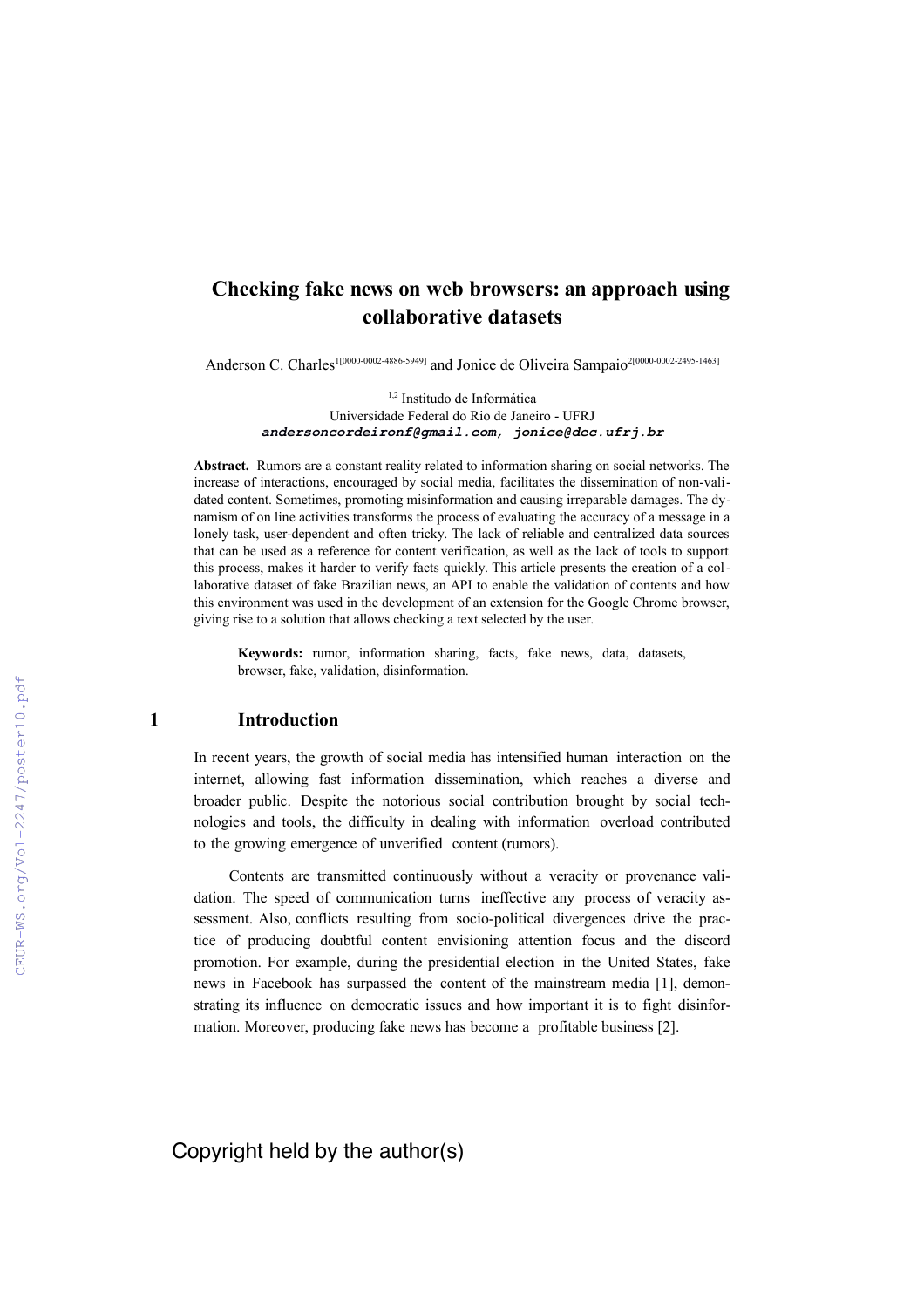Rumor identification is a critical challenge [3]. A rumor can be defined as "an unverified claim that starts at one source (or more) and begins to spread over time to several nodes in the network" [4]. Rumors can be classified into three types according to their purpose [5]. First, the news that comes from tabloids, which produce news about scandals, famous people or crimes, with the objective audience. In this scenario, many news stories are created, fake or exaggerated [6].

The second type is hoaxes, which are rumors created in social media, using real facts to be improperly validated, generating more confidence about its message. Unlike a simple joke or material to generate profit through entertainment, hoaxes can cause real damages to someone else [7]. The latter type is the humor news, which relies on deadpan humor and irony to imitate genuine news sources, and has wide reach. Regardless of the type of rumor, content verification is a task that confronts the dynamism and speed of social media. Despite the existence of websites and blogs dedicated to checking facts, finding explanations about a rumor is still a task that requires the use of search engines, which do not consider the impartiality and reliability of a data source when presenting its results, which may increase the misinformation.

The purpose of this article is three-fold, describing: a) the creation of a collaborative dataset about fake news, b) an extension (plug-in) for Google Chrome web browser, which allows the fast verification of content selected by the user, c) an API that can be reused by other applications. This approach used as referential the main Brazilian sites, but the process and the code source can be applied in any language and domain.

# **2 Related Work**

Currently, several techniques have emerged to detect rumors on the internet. In [8], authors used supervised machine learning techniques to classify a topic on Twitter as "news" or "personal talk". Those classified as "news", they were reclassified as "credulous" or "non-credulous". The classification is a supervised process, having a phase of manual annotation (done by human beings)and a learning algorithm extracts the patterns. This work concludes that "news" usually has links to the source and a larger spreading tree. "Credulous" news is propagated by authors with a high quantity of posts, which is originated from one or a few users on the network and has large amounts of retweets. On the other hand, the "non-credulous" news is propagated by ones who use a lot of emoticons, have few friends and have little time of life on Twitter.

In [9],the authors developed a platform called *Hoaxy* to collect news - from different social media and news sites - through crawlers and APIs. After the collection, the platform only tracks updates through RSS. As future work, the authors indicate the development of an interactive web interface for news analysis.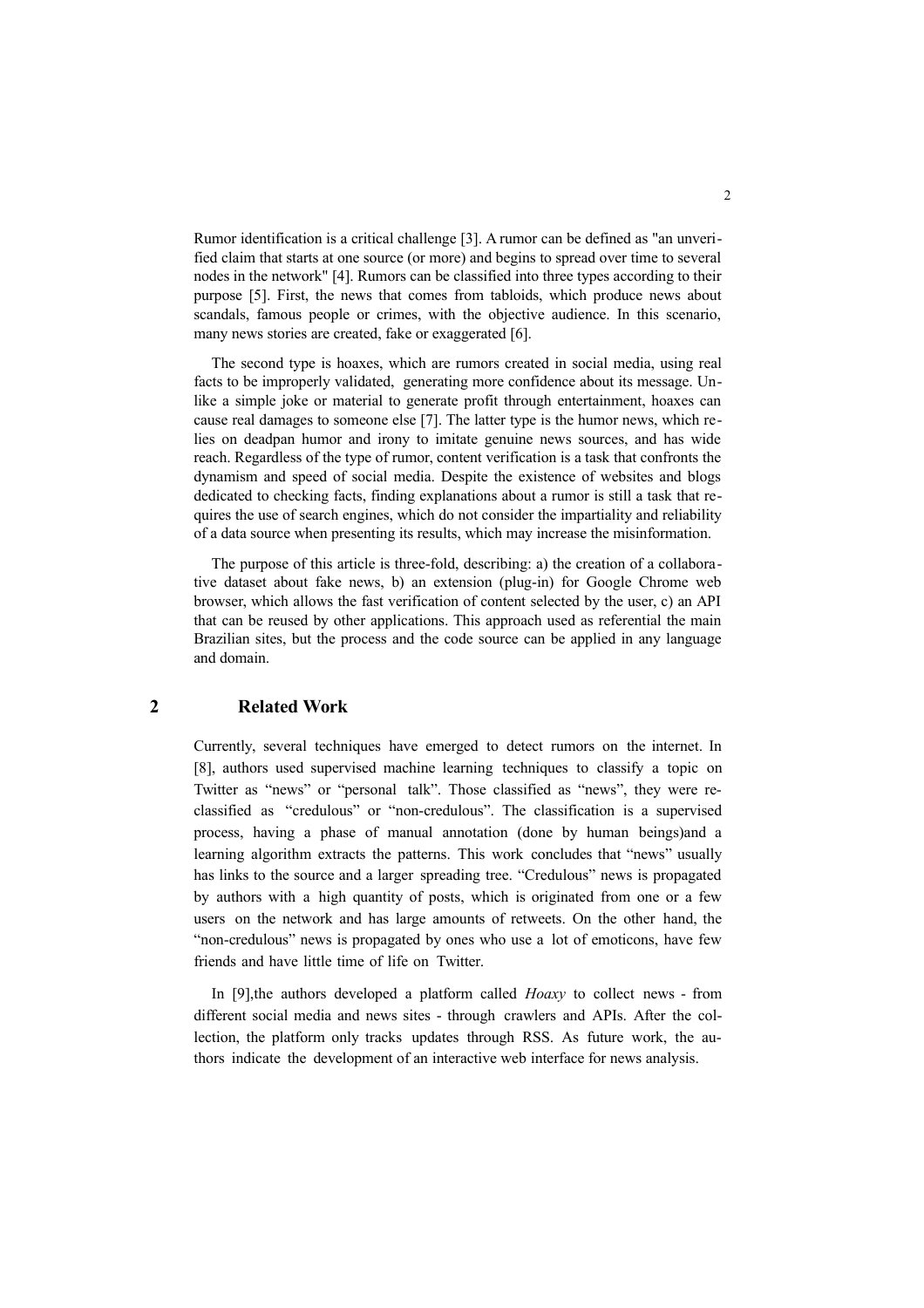The *Truthy* system [10] is a service designed to track political memes and detect false information in this context. Its framework is responsible for collecting, analyzing, and tracking memes. Other systems have been proposed such as *RumorLens* [11] and *Twitter-Trails*[12], both solutions allow users to explore the rumor spread with an interactive interface, where the user inputs a rumor for searching.

In [13], who after analyzing language and machine learning approaches, proposes a hybrid model combining these two approaches, applying this method to network analysis to create a possible false news detection system. In their experiments, the authors demonstrate that linguistic processing must be constructed in multiple layers and that such tools should be designed to aid in human judgment, but never to replace it.

Author of [14] evaluates the growing number of keywords in times of crisis, relating the location of a given event with the emergence of messages about it and, using machine learning, analyzed the proposed technique in social media during sporting events and adapted to situations of such as the occurrence of earthquakes. Their experiences have shown that, given to social crisis scenario or any type of event that is beyond normality, identifying important words and verifying their origins can help in assessing the credibility of information.

[15] used as source data Wikipedia articles to identify false or unconfirmed content. First, researchers looked at the impact of fake articles by measuring how long they survive before they are eliminated and how many referrals they receive from external links. In addition, using classification tasks, they have found characteristics capable of identifying textual structures and differences between terms that help in the identification of false content. Finally, the authors carry out experimentation involving human beings and conclude that the developed classifier surpasses them, by a great margin, in the task of classifying a content as false or not.

The authors of [16] address the issue of the dissemination of rumors in an epidemiological way, in which users can be infected if they are exposed to this type of information. This methodology has strong relevance when studying the rise and spread of rumors in social media. Epidemiological models can serve as a basis for studies on the relationship between credulity and diffusion in the face of unconfirmed news.

Automatic veracity identification remains a difficult task for machines because it requires a high level of abstraction and creativity. We believe that solutions that involve collaborative knowledge creation - such as crowdsourcing strategies and access to open data sources - are useful to this type of challenge. Our proposal uses these collaborative data as a premise.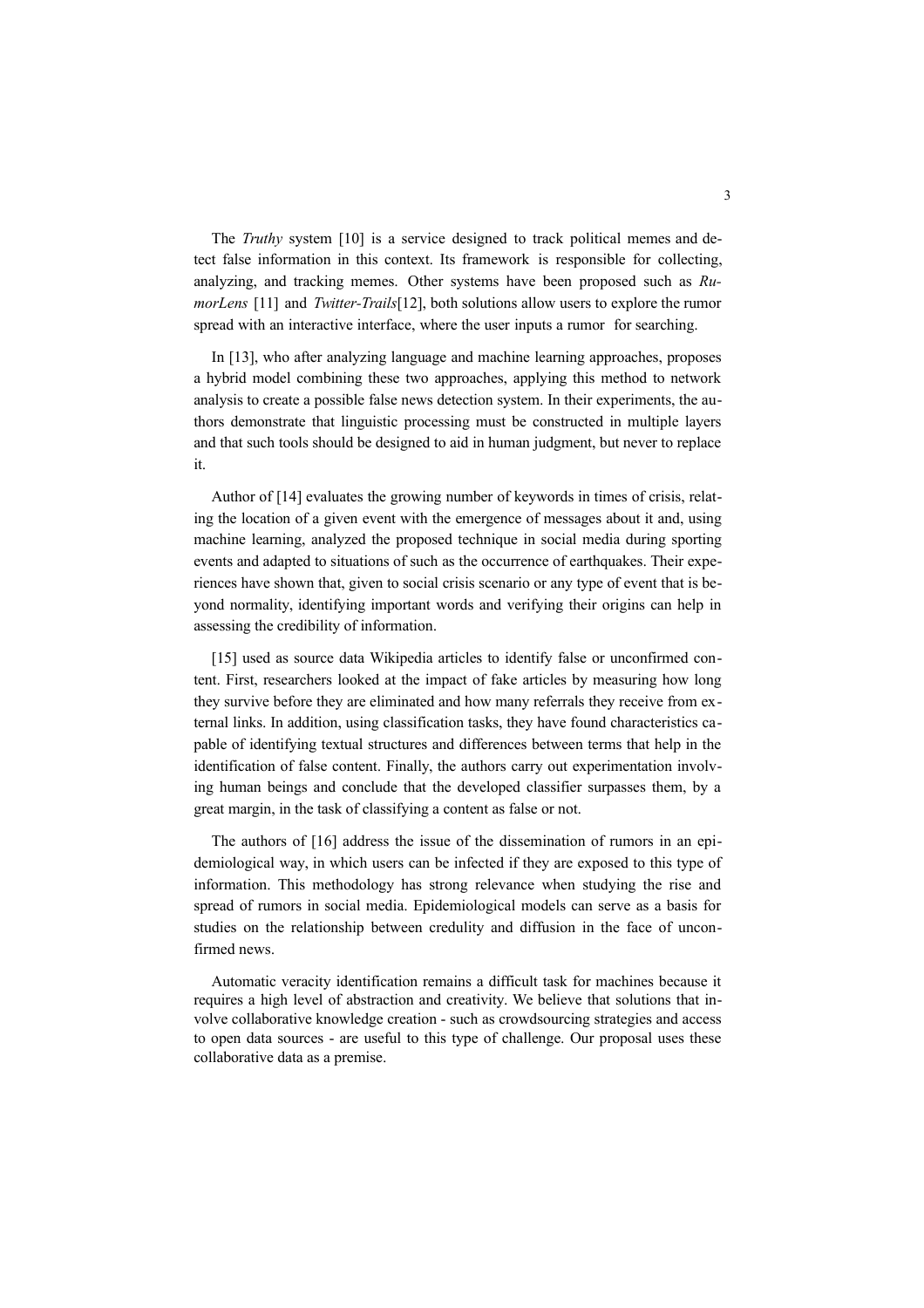# **3 Fakepedia: the proposal**

In our approach, we collect and store in a unique dataset, rumors published in various portals specializing in content verification, so that they are centralized and organized. We have also developed an API to make it easier to interact with the dataset and created an extension for the Google Chrome browser that demonstrates the use of the environment.

As can be seen in Figure 1, the integration between these modules consists of the FakePedia architecture and can be summarized as follows: crawlers download news published by specialized sites, create .xml files and execute the script responsible for Vector Model . Vector Model uses existing .xml files to create .csv files that will serve as a query base, which are indexed (index.py) and stored in the dataset. When a user performs a query in their browser, the extension calls the API that executes the search.py script. This script performs word processing operations on the query and searches the terms in the dataset, based on similarity and *tf*-*idf c*alculations.



**Fig. 1.** Architecture of Fakepedia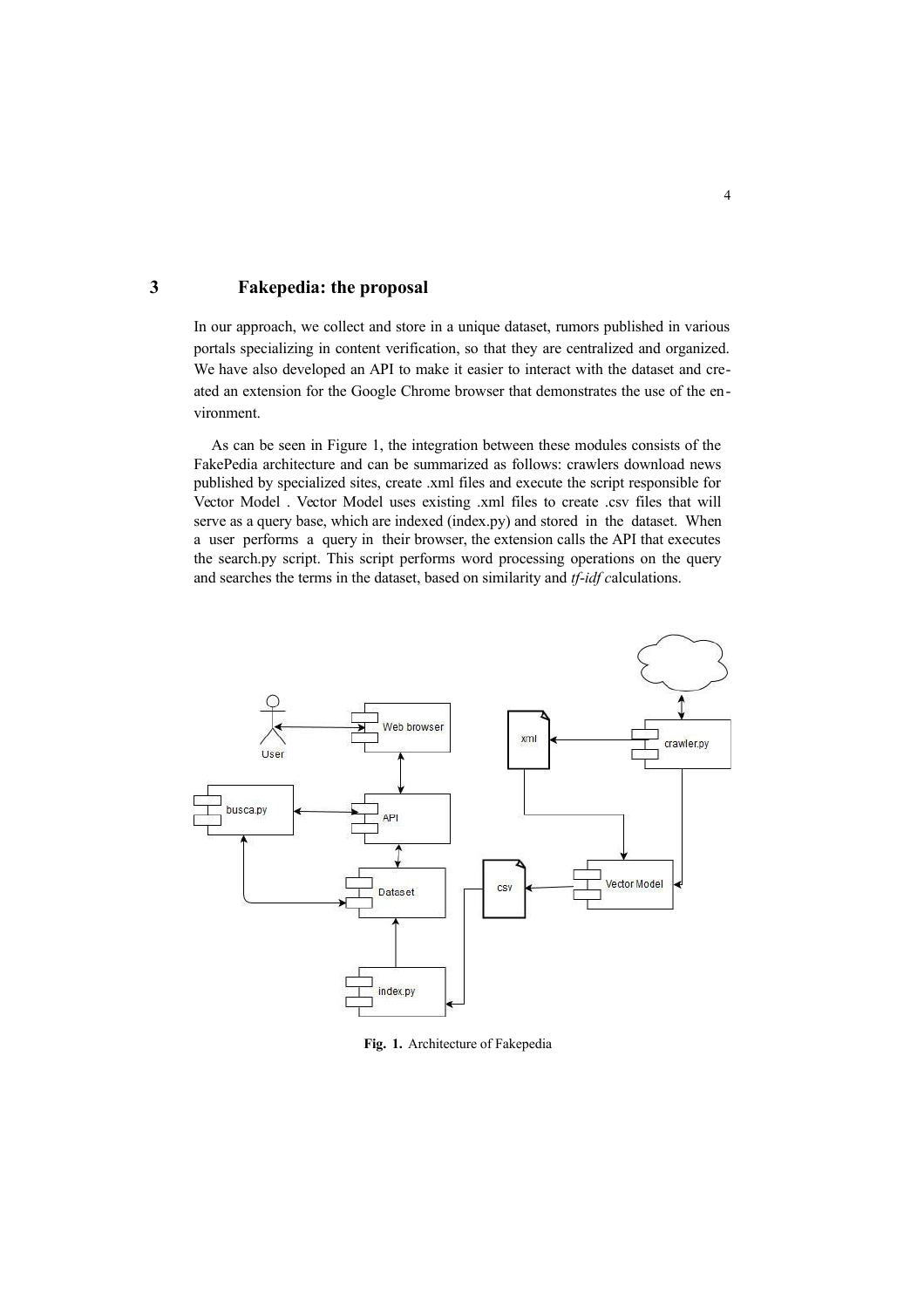## **4 Dataset**

We created a dataset with the main fake news. For this, we developed (in Python) crawlers capable of extracting information about rumors already known in different websites and blogs specialized in the subject, in Brazil: *e-farsas*[17], *boatos.org*[18] and "*is or is not*"[19]. The crawlers extract data from sites using the beautiful soup library and write them to an XML file whose structure is shown in Figure 2:

```
<post>
    <link>http://www.boato.com/algum-rumor</link>
    <title>Título do Rumor</title>
    <summary>Texto descrevendo o rumor</summary>
    <check>0</check>
</post>
```


After this step, we run another script for the creation of a structured CSV file with well-defined fields such as "short description of the rumor," and "it is rumor" (*boolean field*). The content saved in these files is then analyzed, so irrelevant terms such as articles and pronouns can be removed. The duplicated news is removed, too.

#### **5 API**

To facilitate the use of the data set and to encourage the development of applications that need to identify the rumors, we have developed an API (Application Programming Interface), whose accessibility functions allow interaction with data set records, through routines and patterns that allow the exchange of HTTP request and response messages in JSON format.

The API returns a list of all the records stored by the crawlers. In addition, it is possible to use filters by subject or by the Boolean field to identify whether an item has been classified as rumor or not. The developed API calls are intuitive and indicate what can be returned, as in Table 1.

| <b>Table 1.</b> Using the API |  |  |  |  |  |  |  |
|-------------------------------|--|--|--|--|--|--|--|
|-------------------------------|--|--|--|--|--|--|--|

| URL                   | Return                    |  |
|-----------------------|---------------------------|--|
| /api/news             | List all news             |  |
| /apinews/fake         | List all fake news        |  |
| /api/news/true        | List all true news        |  |
| /api/news/find/[term] | Search with the term sent |  |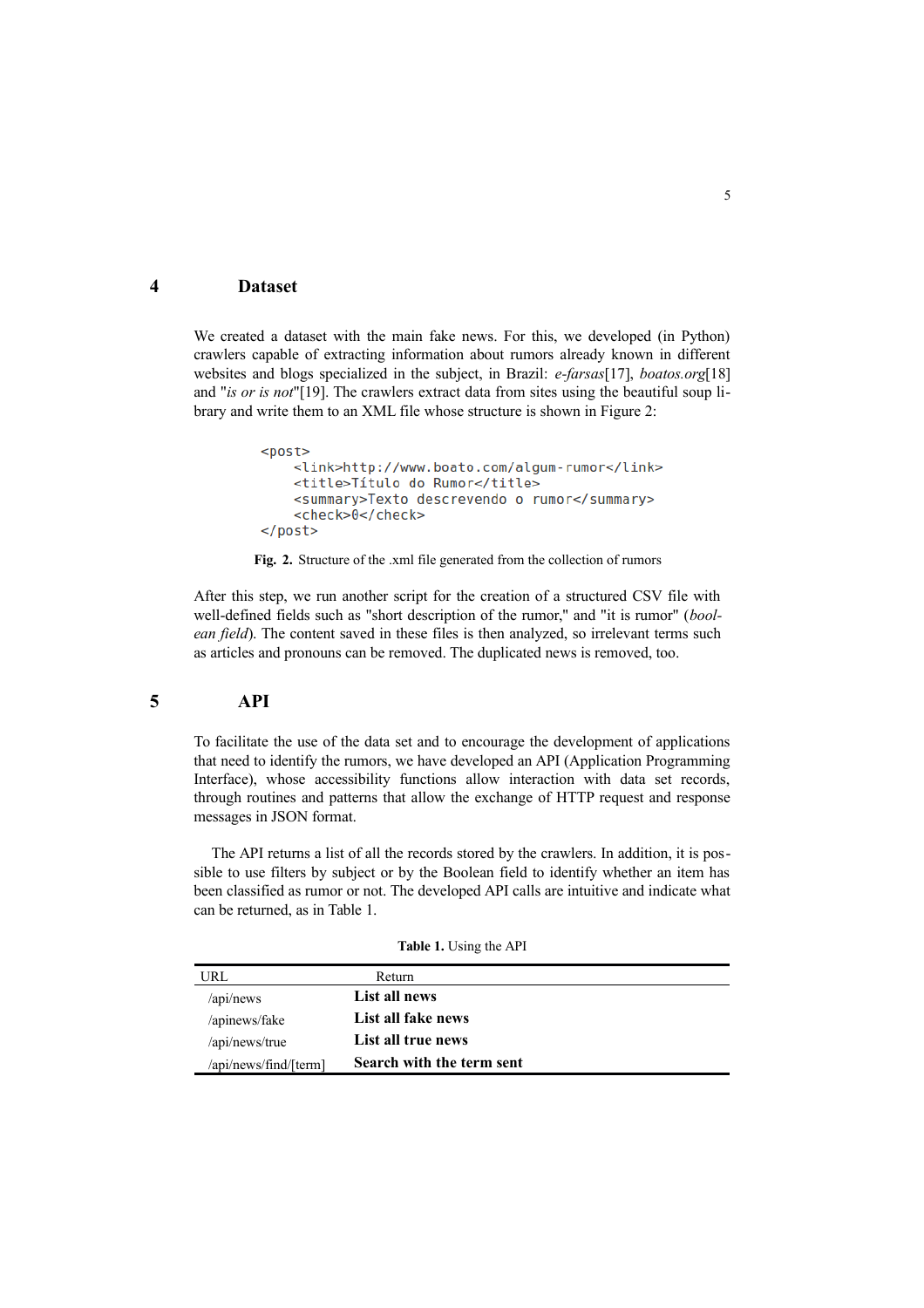One of API's functionality is the search for a term or expression using the Vector Search and Information Retrieval Model. In this process, the Vector Model uses the search expression sent to the API to retrieve relevant documents in the fakenews dataset, resulting in a list of references sorted by the degree of similarity (relevance). The similarity is calculated by weighting the terms of the query and the terms of the dataset documents.

### **6 Information Search and Retrieval**

In the Vector Model [16], a document is represented by a set of indexed terms and associated with a normalized value that indicates its degree of relevance to the document. Similarly, the search expression is represented by a numeric vector whose elements represent the degree of relevance of the term to the expression. For the calculation of these weights and creation of the vector model of the rumor dataset, we have implemented a script that creates an inverted list from the .xml files generated by the crawlers, containing each term and the set of news related to it. The lists help in the calculation of the *tf-idf* for each term, where *tf* ("term frequency") is the number of times a given term appears in the text of a document and *idf* ("inverse document frequency") the frequency that a term occurs in any set of documents.

The calculation of *idf* characterizes the term considering the entire corpus, decreasing the weight of terms that occur in more documents and increasing the weight of those that occur rarely. In this way, the *tf-idf* measure is used to assign weight to each element of the vectors representing the corpus documents. The most heavily indexed terms are those that occur very frequently in very few documents. The calculation of *tf-idf*is given by equation 1:

$$
w_{i,j} = tf_{i,j} \times \log\left(\frac{N}{df_i}\right)
$$
 (1)

The Figure 3 illustrates the representation of the *eBUSCA*1 search expression (0.2, 0.35, 0.1), along with the documents *DOC*1 (0.3, 0.0, 0.5) and *DOC*2 (0.5, 0.4, 0.3) in a three-dimensional vector space formed by the terms *t*1, *t*2 and *t*3: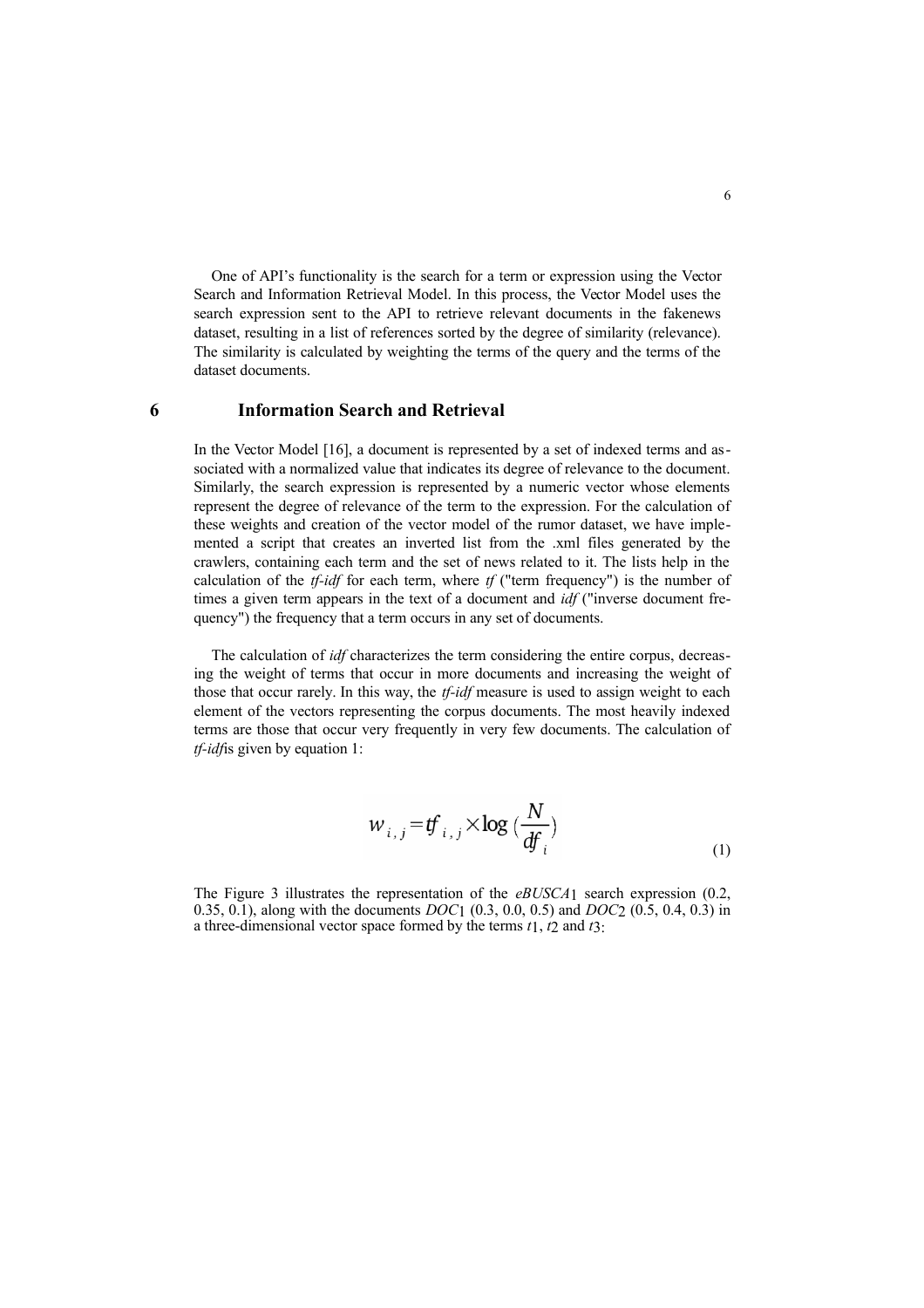

**Fig. 3.** Search representation.

The partial comparison between document representation and the search expression allows the model to calculate the degree of similarity and create a ranking of documents closer to the query performed. The similarity calculation is given by the equation 2:

$$
sim(x, y) = \frac{\sum_{i=1}^{t} (w_{i,x} \times w_{i,y})}{\sqrt{\sum_{i=1}^{t} (w_{i,x})^{2}} \times \sqrt{\sum_{i=1}^{t} (w_{i,y})^{2}}}
$$
(2)

where  $w_{1,X}$  is the weight of the ith term of document *x* and  $w_{1,Y}$  is the weight of the ith term of the search expression *y*. Using the representation of the search presented in Figure 2 and applying the calculation of the degree of similarity, we have for  $sim(DOC_1, eBUSCA_1) = 0.45$  and  $sim(DOC_2, eBUSCA_1) = 0.92$ , concluding that *DOC*2 has greater similarity with the search expression and therefore is displayed first in the list.

When searching for a term through the API, the search script checks the database for the corresponding results, as well as the similarity of all results with the desired term. The output is the five most similar results.

# **7 Google Chrome Extension**

Envisioning a better interface with the internet user, we developed an extension for the Google Chrome browser. So, the user can select a piece of text directly on the page that (s)he is visiting/reading and to search by the veracity of it. When se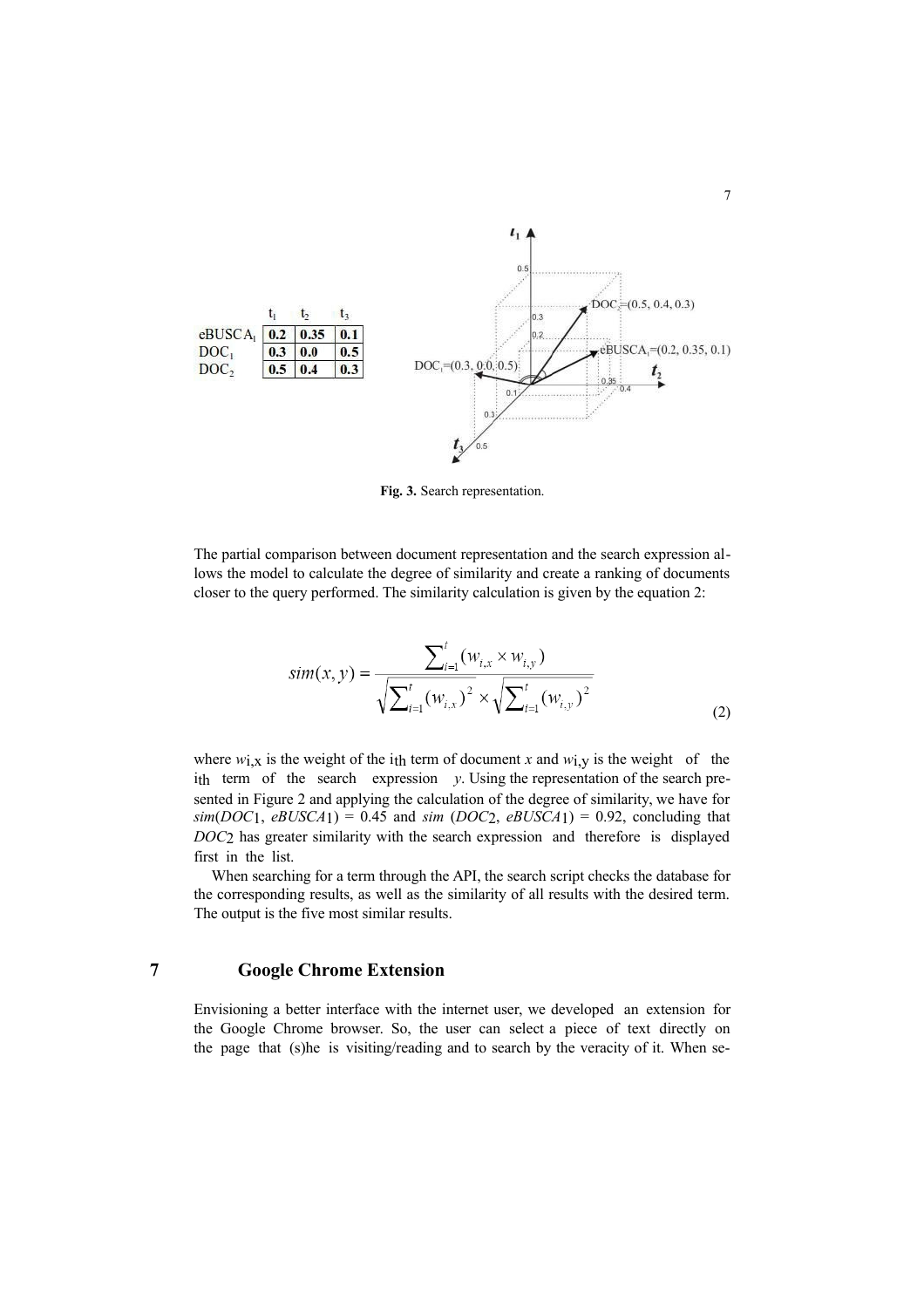lecting the text, the extension queries the dataset through the API searching and returning the relevant results.

The use of the proposed solution based on the extension developed for Google Chrome can be represented by four distinct moments. In the first moment, as shown in Figure 4, the user is confronted with the news that has an uncertain origin and seems suspicions. The translation of the news' title is: Donald Trump mentions Bolsonaro in his speech. PS: Bolsonaro is a Brazilian deputy, running for the presidential elections in 2018.



**Fig. 4.** Page with fakenews (text in Portuguese)

With the extension installed in the browser, the user will have the option to select the suspect content (or part of it) and send it to the analysis tool, which will search for the text in the fakenews dataset. As we can see in Figure 5, this process is facilitated by having the user activate it by clicking the right mouse button.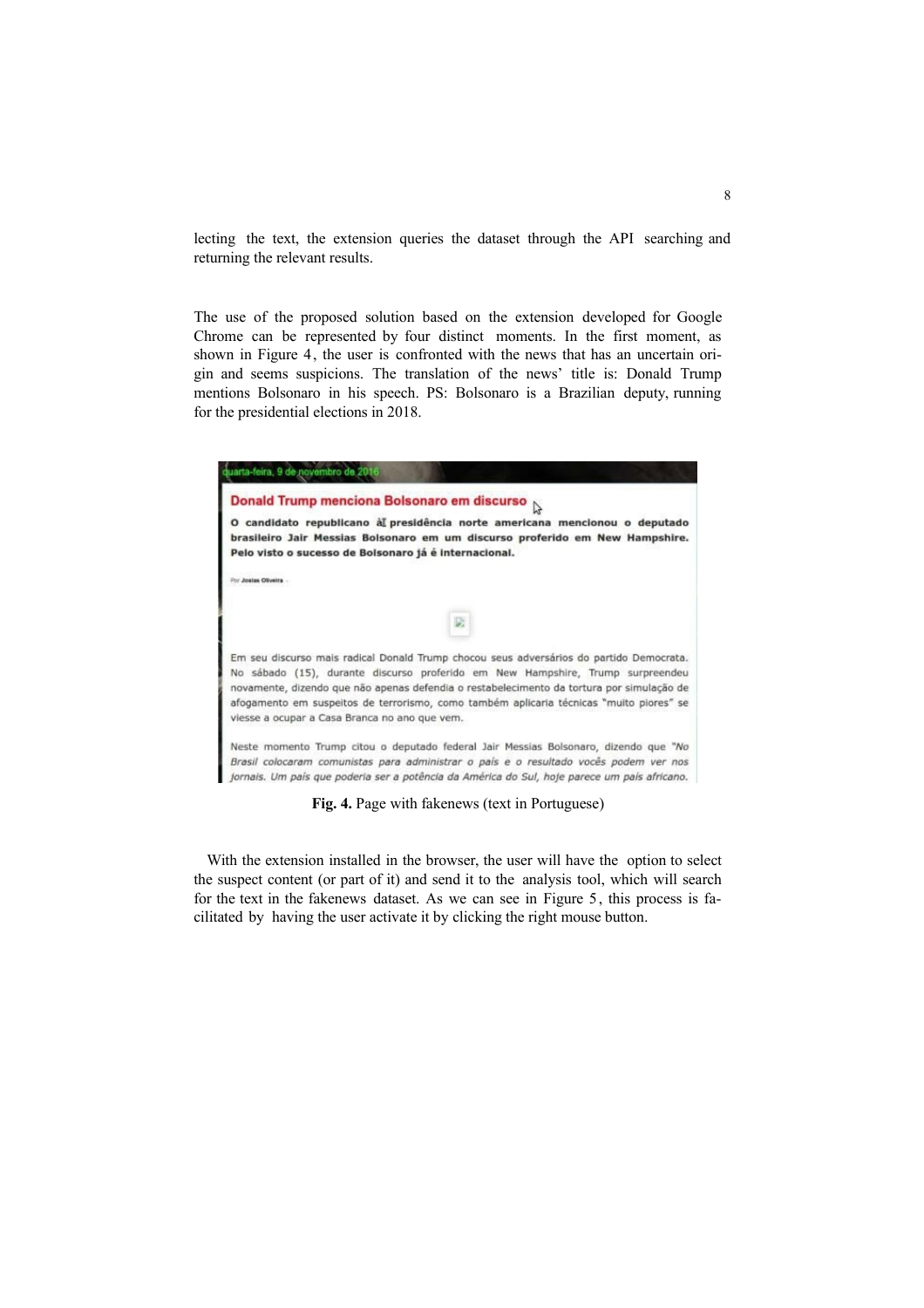

**Fig. 5.** Searching for rumors

The result of this verification is a list of links where the user may find relevant information about the subject (Figure 5). This list is ordered by the degree of similarity among the documents in the dataset and the text selected and searched.

Finally, by clicking on one link, the user accesses the site that verified the news. Then, the user can get more information about a topic, and acknowledge about a rumor. At this point, the verification cycle ends.

# **8 Conclusion**

Social web shatters the barrier to communicate in anytime and anywhere for people from all walks of life. With a fast and many- to-many model of information dissemination, a new challenge is the recognition of an unreliable content. Additionally, false information can be propagated through social media, resulting in embarrassment, loss or irreversible damages. Consequently, we need methods and techniques to identify rumors, helping in the clarification of doubts and confirmation of facts.

In this article, we present an approach for the identification of fake news. This proposal is composed by: a) a collaborative dataset about fake news, b) an extension (plug-in) for Chrome web browser, which allows the fast verification of content selected by the user, c) an API that can be reused by other applications. Also, we illustrated its use. Through this approach, it was possible to provide a functional solution that allows users to search by rumors in verified sources, dynamically, directly in the browser.

This approach used as referential the main Brazilian sites about fake news, but the process and the code source can be applied in any language and domain. We decided to instantiate this approach for the Brazilian scenario due to the existence offew public solutions. FakePedia, at this moment, is applied to the veracity veri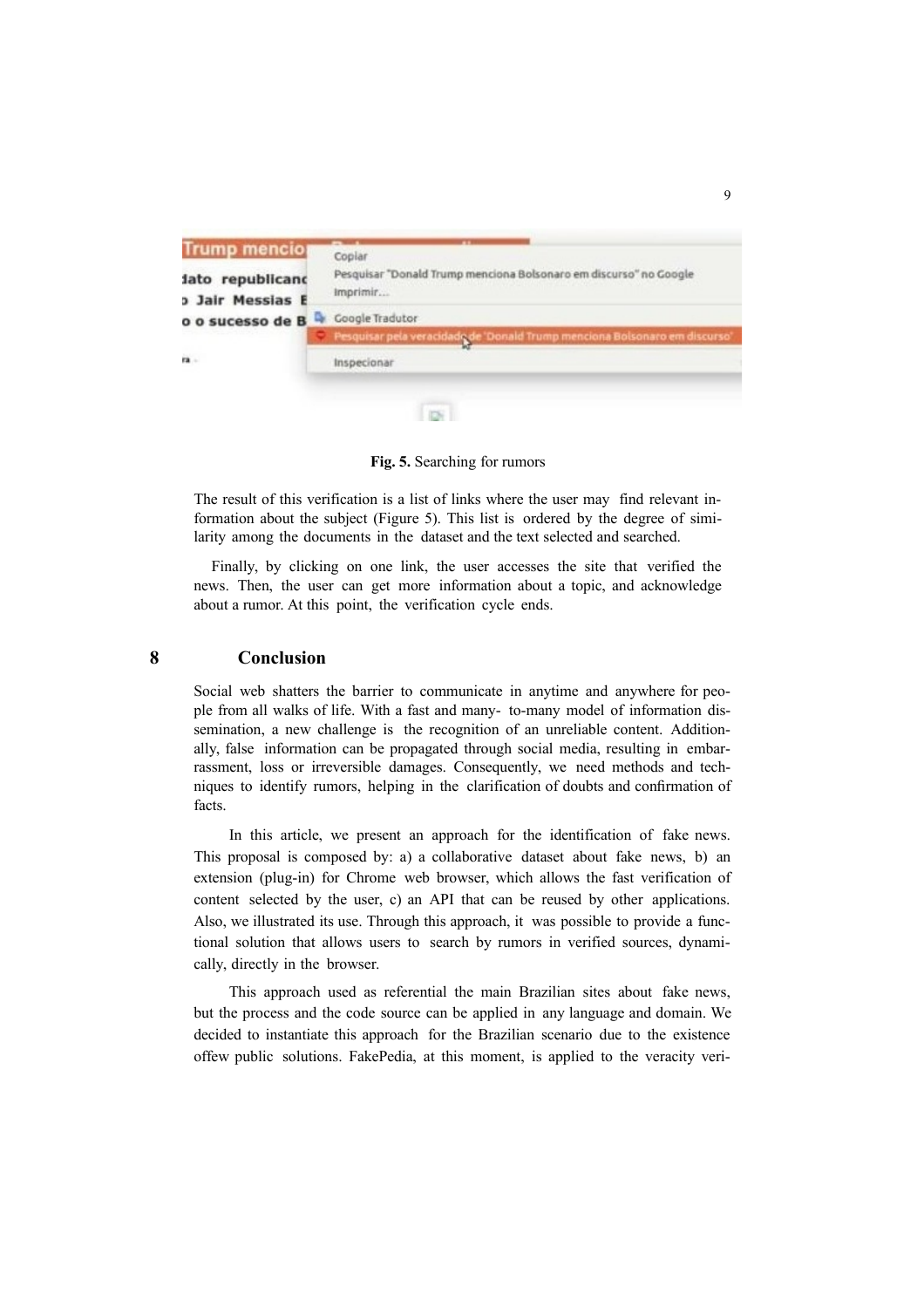fication of news related to Zika epidemics and will be used to follow the news during the 2018 election year.

As future works, we will improve the search process through the adoption of paraphrase techniques capable of identifying variations of a rumor, besides documenting the use of the API and implementing mechanisms capable of encouraging society to collaborate with the creation of the public dataset.

# **9 References**

- 1. Silverman, C. This analysis shows how viral fake election news stories outperformed real new on Facebook. BuzzFeed (Nov. 16, 2016);
- 2. Gu, L., Kropotov, V., Yarochkin, F.: The fake news machine, how propagandists abuse the internet and manipulate the public. In 1st ed. Trend Micro, p. 81 (2017).
- 3. Conroy, N. J., Rubin, V. L., & Chen, Y. (2015). Automatic deception detection: Methods for finding fake news.

Proceedings of the Association for Information Science and Technology, 52, 1-4.

- 4. Vosoughi, S., & Roy, D. (2017). Rumor Gauge: Predicting the Veracity of Rumors on Twitter. ACM Transactions on Knowledge Discovery from Data (TKDD). 11, 1–38.
- 5. Rubin, V. L., Chen, Y., & Conroy, N. J. (2015). Deception Detection for News: Three Types of Fake News.

Proceedings of the Association for Information Science and Technology, 52 (1), 1-

- 6. Sherman, A. 'Florida Democrats just voted to impose Sharia law on women,' bloggers say.Politifact (May. 08, 2014)
- 7. Kang, C. In Washington Pizzeria Attack, Fake News Brought Real Guns. New York Times (May. 12, 2016) https:[//www.nytimes.com/2016/12/05/business/media/comet](http://www.nytimes.com/2016/12/05/business/media/comet-)ping-pong-pizza-shooting-fake-news-consequences.html
- 8. Castillo, C., Mendoza, M., & Poblete, B. (2011, March). Information credibility on twitter. In Proceedings of the 20th international conference on World Wide Web (pp.675-684). ACM.
- 9. Shao, C., Ciampaglia, G. L., Flammini, A., & Menczer, F. (2016). Hoaxy: A Platform for Tracking Online Misinformation.
- 10. Ratkiewicz, J., Conover, M., Meiss, M., Gonçalves, B., Patil, S., Flammini, A., & Menczer, F. (2011). Truthy: Mapping the spread of astroturf in microblog streams. Proceedings of the 20th International Conference Companion on World Wide Web (WWW '11), 249–252.
- 11. Resnick, P., Carton, S., Park, S., Shen, Y., & Zeffer, N. (2014). Rumorlens: A system for analyzing the impact of rumors and corrections in social media. In Proc. Computational Journalism Conference